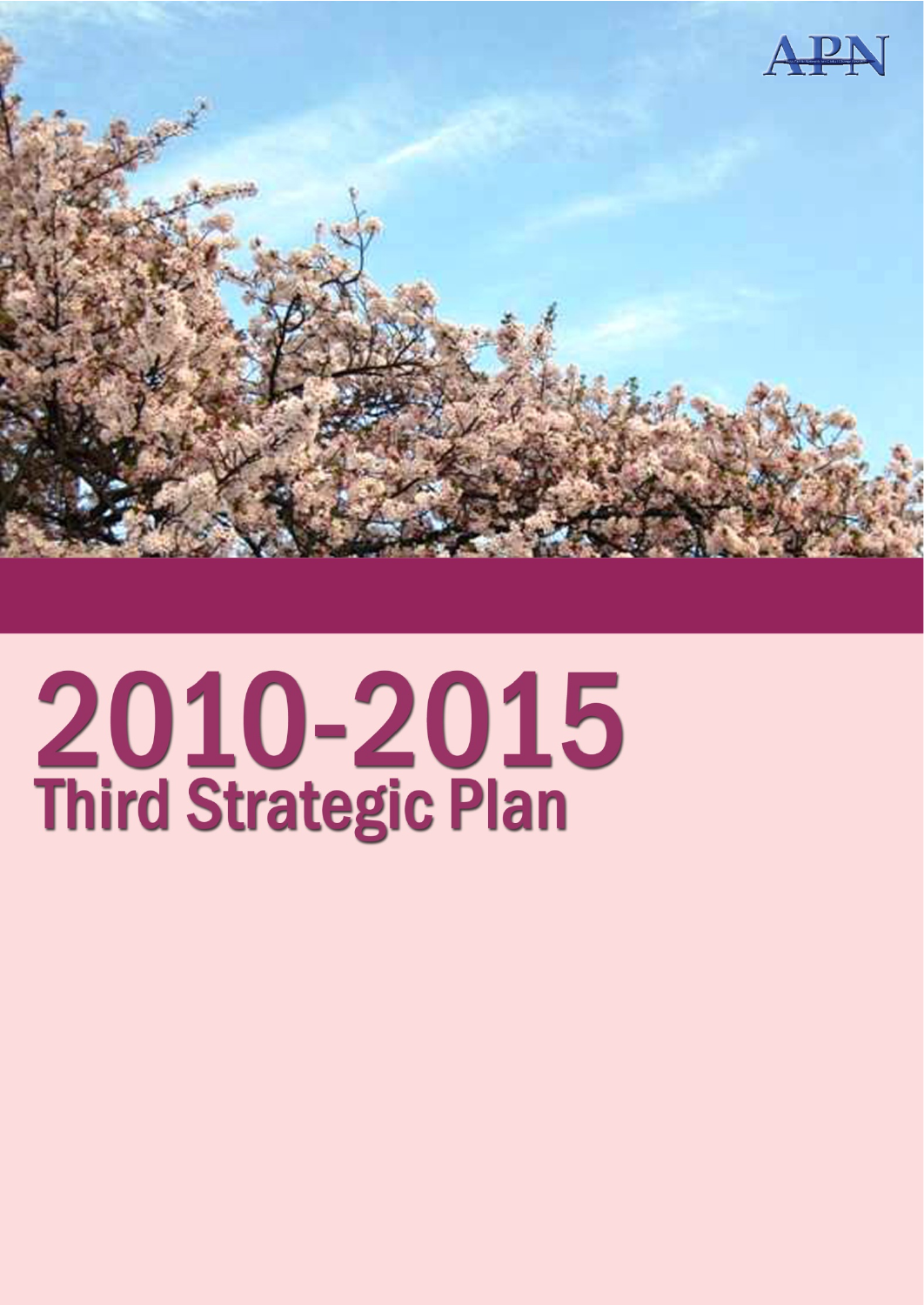Third Strategic Plan 2010/2015 Published in April 2010 © Asia‐Pacific Network for Global Change Research

The APN Secretariat East Building 4F, 1‐5‐2 Wakinohama Kaigan Dori, Chuo‐ku, Kobe 651‐0073 JAPAN TEL: +81‐78‐230‐8017 FAX: +81‐78‐230‐8018 Email: info@apn‐gcr.org Website: http://www.apn‐gcr.org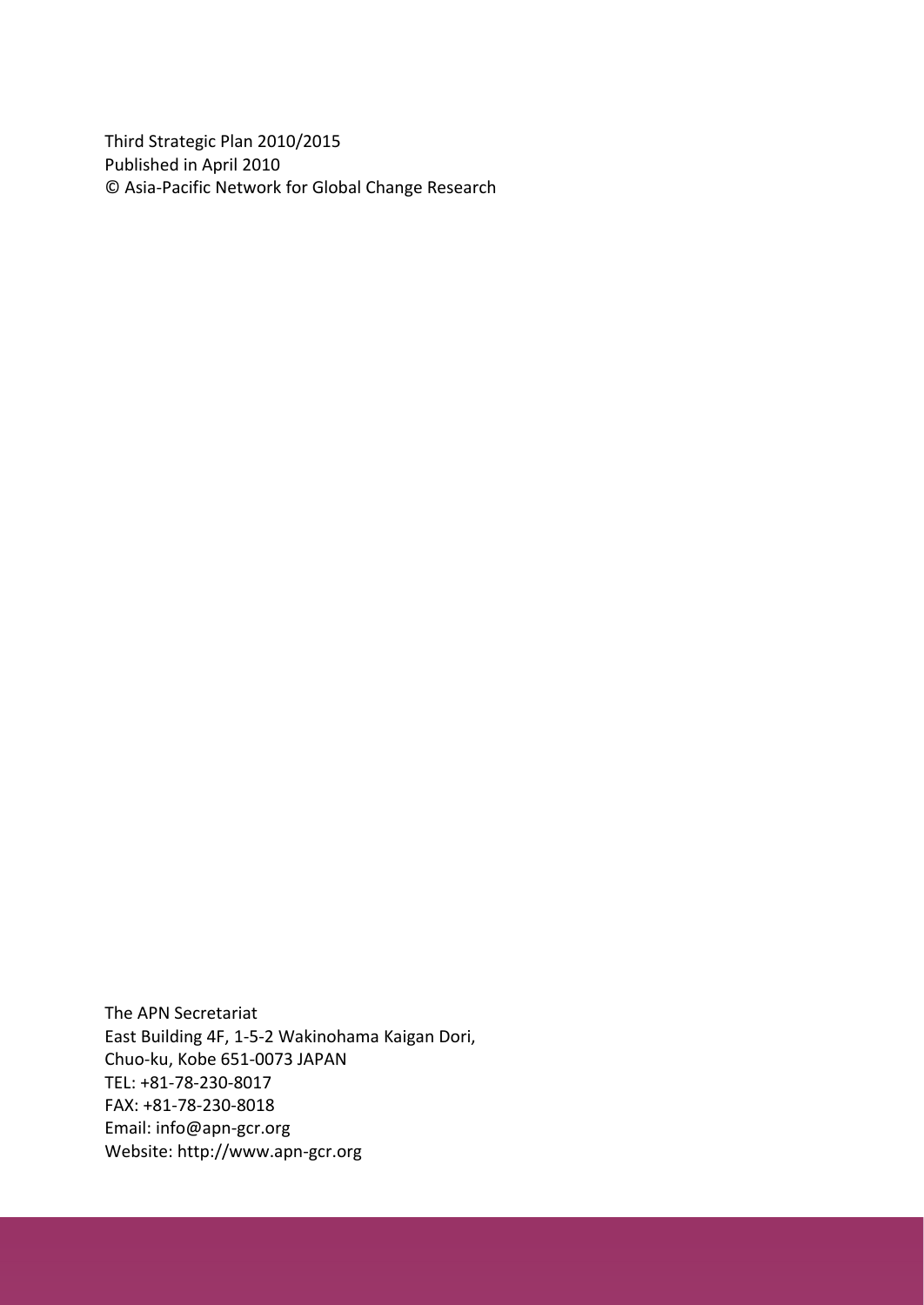## **CONTENTS**

| 2<br>3 |                                                                                                           |    |
|--------|-----------------------------------------------------------------------------------------------------------|----|
| 1.     | Vision, Mission, Goals, and Core Strategies                                                               | 4  |
| 2.     |                                                                                                           | 6  |
| З.     |                                                                                                           | q  |
|        | 3.1 Scientific Research Agenda<br>3.2 Scientific Capacity Development Agenda<br>3.3 Science-Policy Agenda |    |
| 4.     |                                                                                                           | 12 |
| 5.     |                                                                                                           | 14 |
| 6.     |                                                                                                           | 15 |
| 7.     |                                                                                                           | 16 |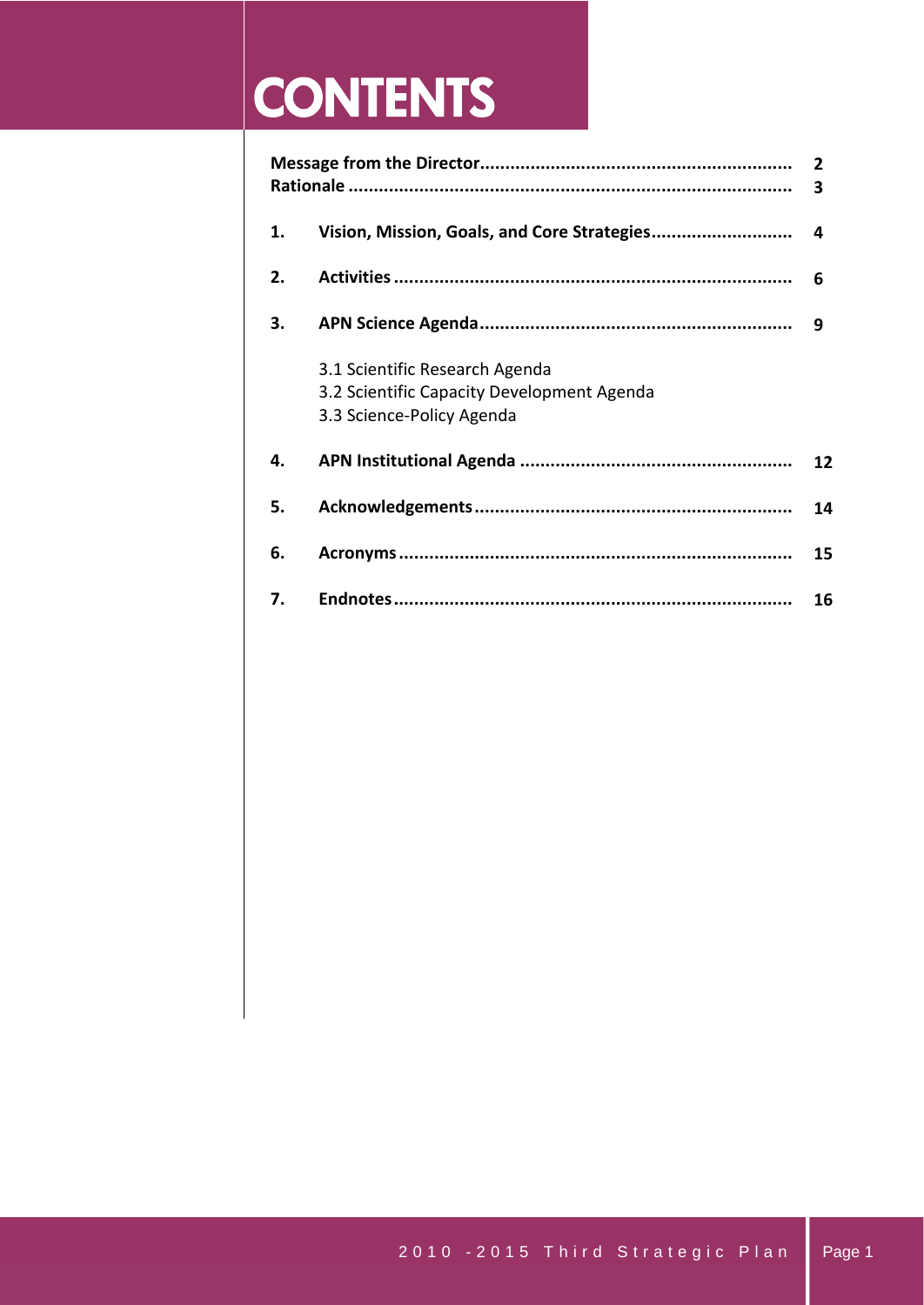### **MESSAGE FROM THE DIRECTOR**

It is my honour to present the APN's Third Strategic Plan (2010‐2015).

Societies' ability to respond to global and climate change depends on the resilience of human and environmental systems in the face of these changes. Improving understanding of the interactions and feedback of physical climate systems with human and environmental systems, improving predictions of longer‐ term causes and trends, and preparing nations for future events are grand challenges.

The Asia Pacific Network for Global Change Research (APN) continues its mission to enable countries in the Asia‐Pacific region to address these challenges successfully. Projects funded by the APN are aimed at integrating across the natural, social and political science disciplines to find solutions to global change problems that are of major concern in the region.

To realise its mission, the APN's Third Strategic Plan (2010‐2015) was developed based on the evaluation of its second strategic phase, which ran from 2005 to 2010, and focusses on two main agendas: Science Agenda and Institutional Agenda.

Under the Science Agenda, APN will focus on scientific research, scientific capacity development and science‐policy interactions via activities organised within the APN, such as syntheses, workshops and assessments; and projects selected from the two main scientific pillars of the APN, which are the ARCP and CAPaBLE Programmes.

Under the Institutional Agenda, the APN will look at the involvement of its member countries; alignment with programmes of the global change community; financial resources; communications and outreach to the science and non‐science communities; and developing the network and its institutional arrangements.

With the support from its members and key partners and guided by the strategies stipulated in the present document, the APN will continue to enhance collaborative scientific research capacity in the Asia‐Pacific region, particularly in developing countries. The APN is also determined to bridge and close the gap among scientists and policy‐makers by creating opportunities for them to interact effectively and by providing robust scientific input to policy decision‐making and scientific knowledge to the public and other non‐science communities.

typtack

*Tetsuro Fujitsuka Secretariat Director Asia‐Pacific Network for Global Change Research (APN)*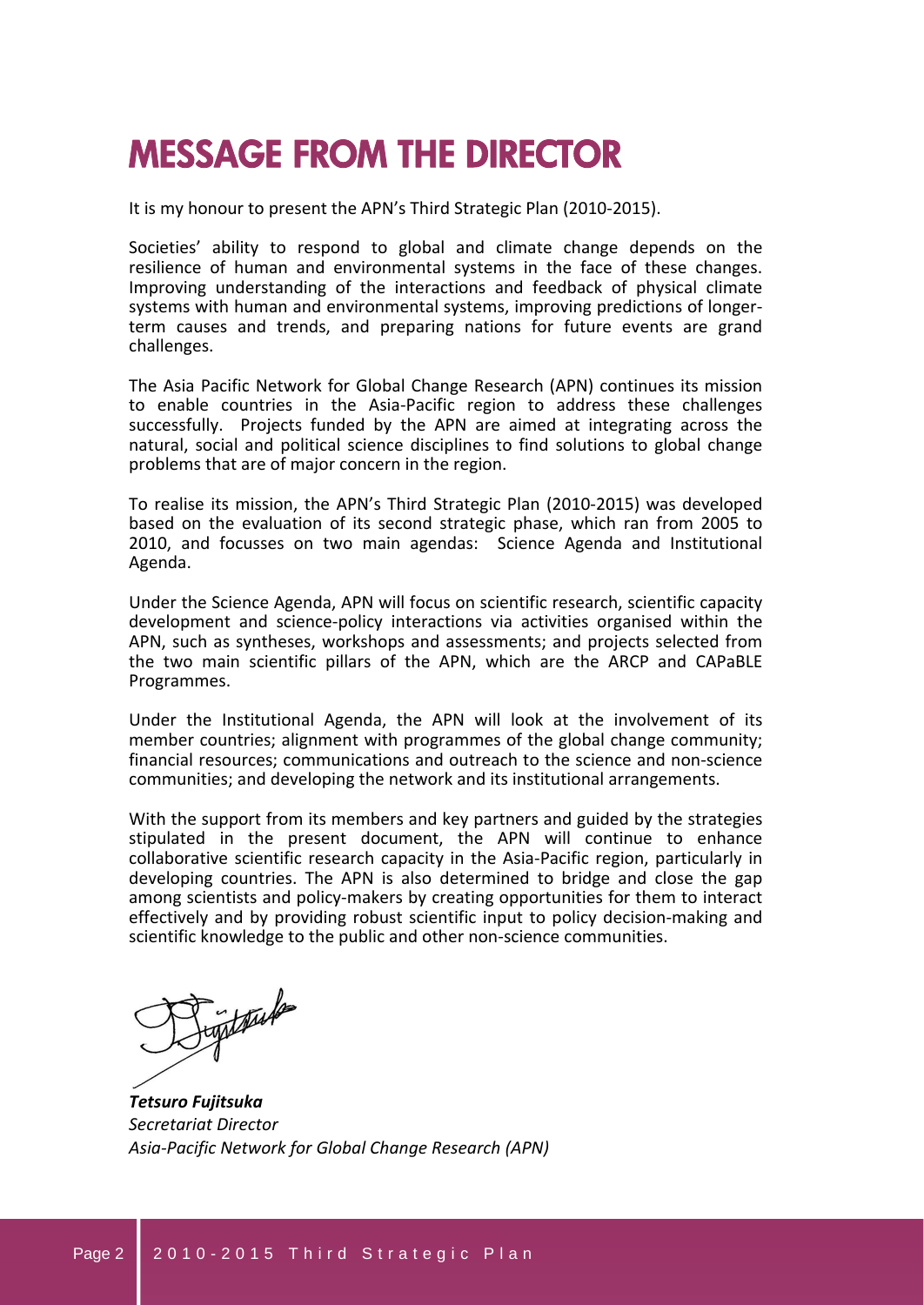## **RATIONALE**

Countries within the Asia‐Pacific region support more than half of the world's population, and changes in the Earth's bio‐geophysical system are clearly impacting the societies and economies of these countries.

Recent research and supporting observations have provided new insights into some of these changes and their impacts but have, at the same time, opened a number of new and challenging scientific issues and questions. APN seeks to identify these scientific issues to promote, as well as encourage, regional cooperative global change research.

APN defines "*global change" as the set of natural and human‐induced processes in the Earth's physical, biological, and social systems that, when aggregated, are significant at a global scale*. APN strives to enable the developing countries of the region to participate increasingly in, and to benefit fully from, cooperative research in the region. APN assures that the research results contribute to the development of sound science-based response strategies and measures, policyand decision-making processes, and scientific capacity development to address these important issues.

Finally, recognising the interactive role of regional processes in the overall Earth system, the APN also aims to link the initiatives it sponsors with related projects conducted in other regions and under the aegis of global‐scale programmes.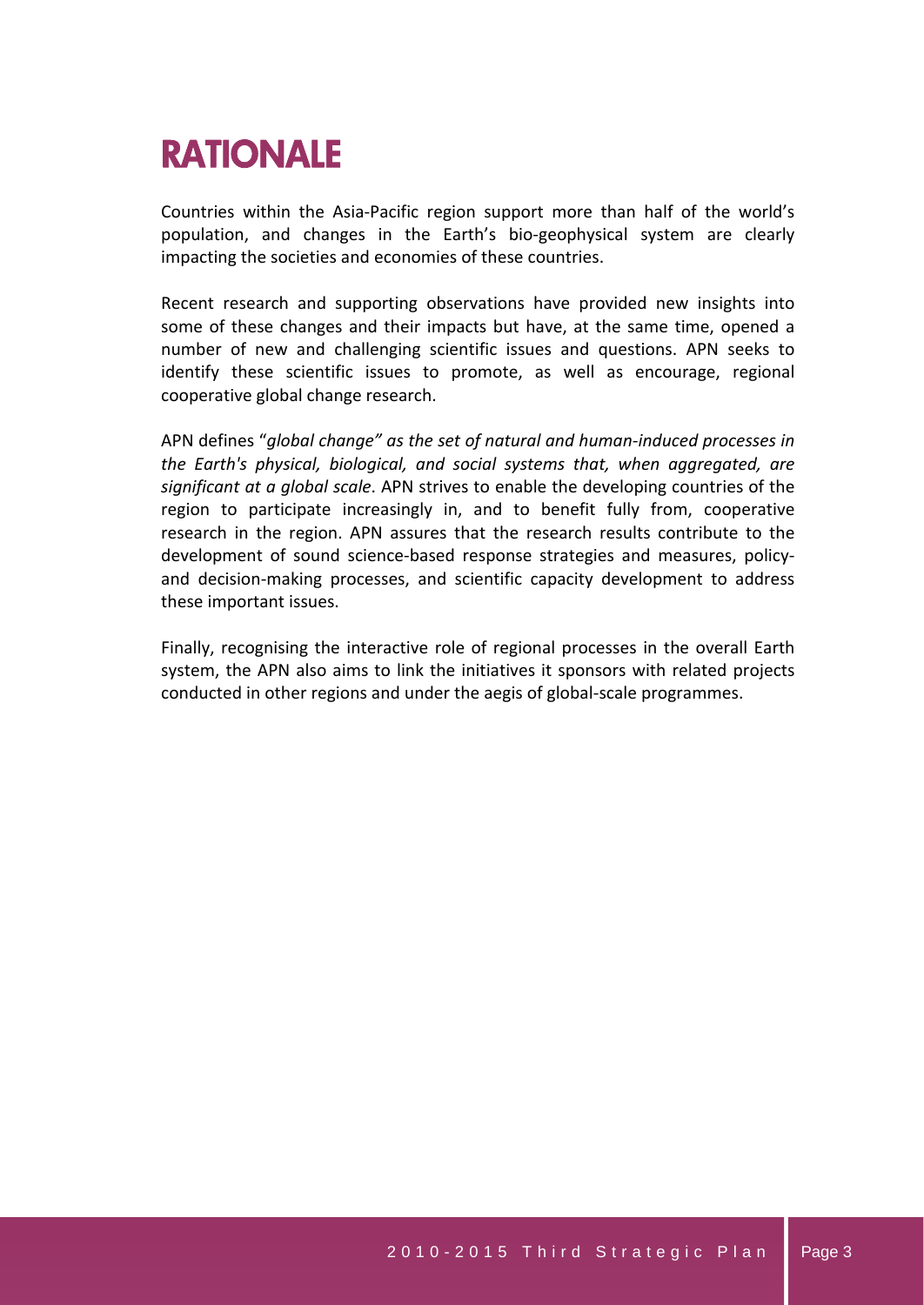## **1. VISION, MISSION, GOALS and CORE STRATEGIES**

#### **Vision**

Enable countries in the Asia‐Pacific region to successfully address global change challenges through science‐based response strategies and measures, effective science and policy linkages, and scientific capacity development.

#### **Mission**

The mission of the APN is to enable investigations of changes in the Earth's life support systems and their implications for sustainable development in the Asia-Pacific region*.* The APN, therefore, supports investigations that will:

- 1. Identify, explain and predict changes in the context of both natural and anthropogenic forcing;
- 2. Assess potential regional and global vulnerability of natural and human systems; and
- 3. Contribute, from the science perspective, to the development of policy options for appropriate responses to global change that will also contribute to sustainable development.

#### **Goals**

- **Goal 1.** Supporting regional cooperation in global change research on issues particularly relevant to the region
- **Goal 2.** Strengthening appropriate interactions among scientists and policy- makers, and providing scientific input to policy decision‐making and scientific knowledge to the public
- **Goal 3.** Improving the scientific and technical capabilities of nations in the region, including the transfer of know‐how and technology
- **Goal 4.** Cooperating with other global change networks and organisations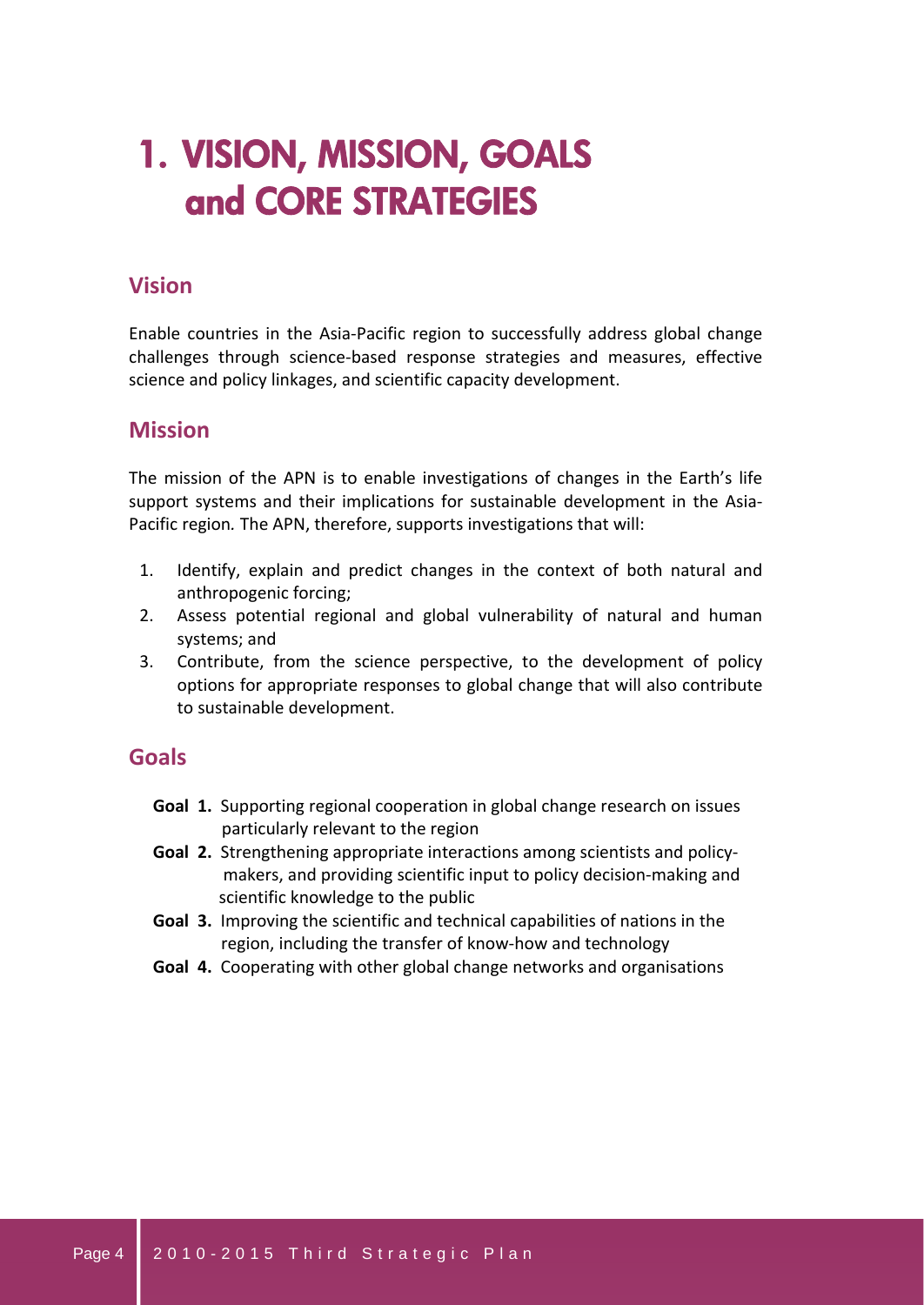#### **Core Strategies**

The core strategies of the APN are to:

- 1. Promote and encourage research that can improve understanding of global change and its implications for the region, and contribute to sound scientific basis for policy formulation and decision‐making;
- 2. Promote and encourage activities that will develop scientific capacity and improve the level of awareness on global change issues specific to the region; and
- 3. Identify and help address, in consultation with policy-makers and other endusers, present and future needs and emerging challenges.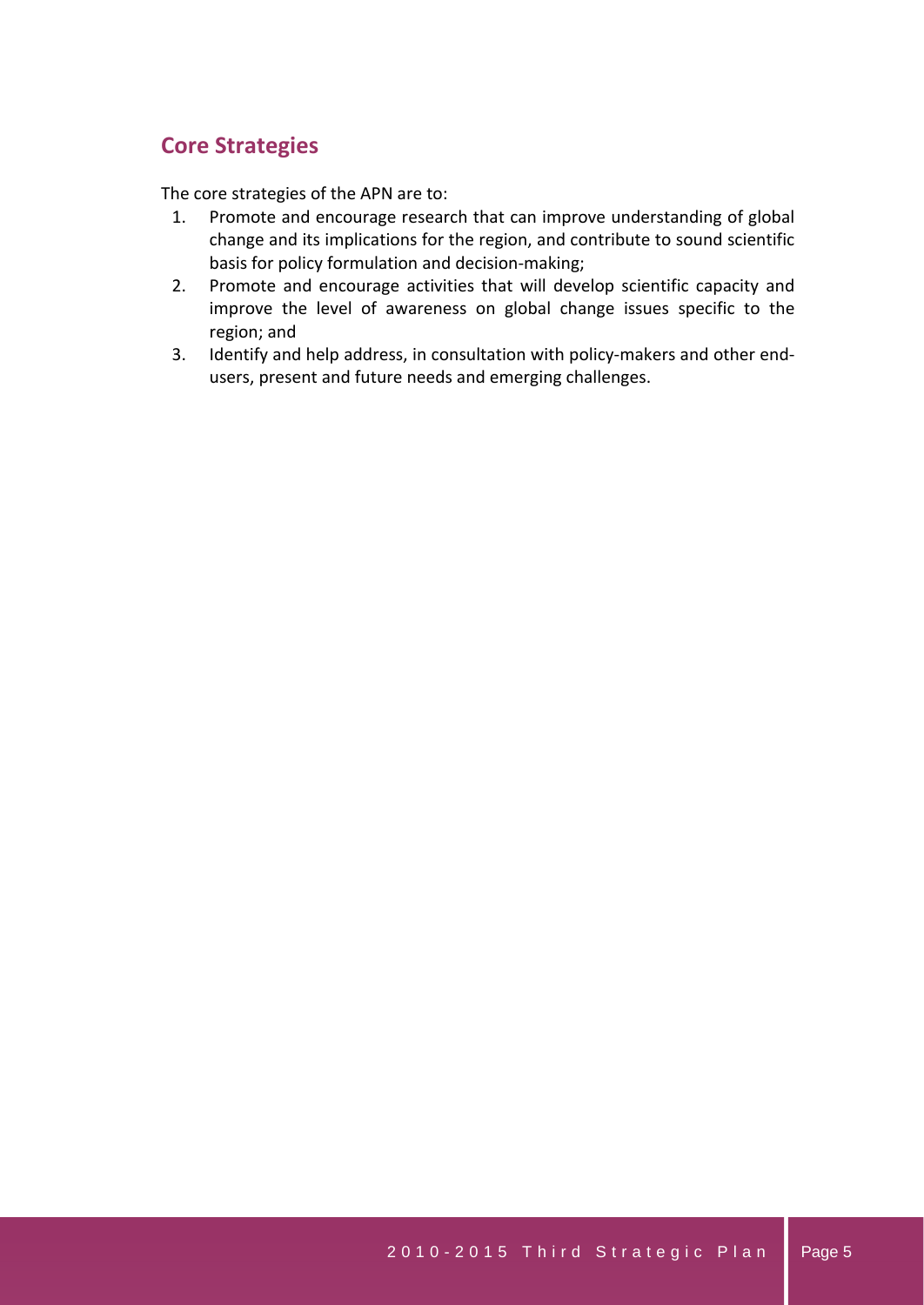## **2. ACTIVITIES**

In order to achieve its mission, APN has identified the four goals mentioned above. Each goal may be achieved through APN‐funded activities outlined below. These activities are selected from the Annual Regional Call for Research Proposals (ARCP) process, as well as the APN's scientific capacity development programme, CAPaBLE.

#### *Goal 1***. Supporting regional cooperation in global change research on issues particularly relevant to the region**

This is the highest priority goal of APN. It addresses the APN's core belief that international cooperation is essential to identify the causes and address the impacts of global change.

#### *Key Investment Instrument: Underpinning knowledge creation*

Examples of activities that may be conducted under this goal include:

- a. Facilitating and supporting collaborative global change research projects in the region;
- b. Organising regional meetings to highlight global change research and its possible implications for policy‐making; and
- c. Systematically identifying key scientific priorities and emerging scientific issues for the region.

#### *Goal 2.* **Strengthening appropriate interactions among scientists and policy‐makers, and providing scientific input to policy decision‐making and scientific knowledge to the public**

As APN is an inter‐governmental network, a high priority goal is to produce sound scientific results that can be made available as a supportive tool for policy‐making processes. Accordingly, the APN will support research where knowledge gaps exist and where research outcomes can be used to support policy development. APN recognises that policy decisions are made in a complex environment where many factors must be considered; there is often no guarantee that the results of research can always be appropriately translated into policy. The APN's approach is, therefore, to focus on strengthening appropriate links between the science and policy communities. In addition, the APN realises the importance of raising public awareness of global change issues based on sound science. Accordingly, the APN will use public fora to raise public awareness of global change issues when appropriate opportunities arise.

#### *Key Investment Instrument: Facilitation of appropriate science‐policy interaction*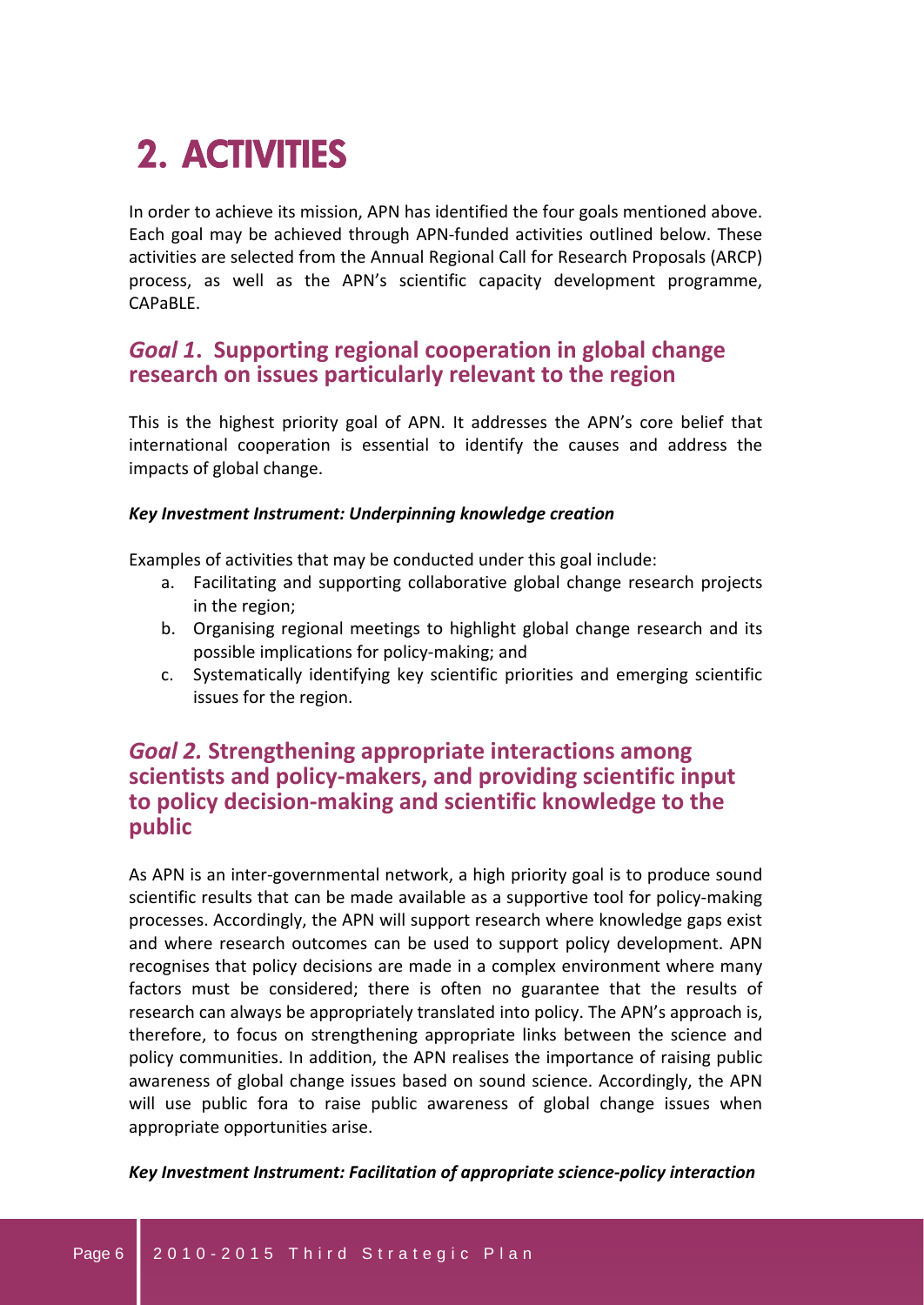Examples of activities that maybe conducted under this goal include:

- a. Seeking out existing or creating new fora for discussion between scientists and policy‐makers;
- b. Supporting training workshops for scientists to develop skills and techniques in providing science‐based tools to support policy development;
- c. Providing scientific information to policy‐makers in a suitable format;
- d. Identifying and maintaining databases of key policy bodies for the region;
- e. Improving communications and exchange of information with relevant governmental fora in the region and relevant inter‐governmental bodies;
- f. Cooperating with other organisations to provide scientific information to the public;
- g. Improving access to APN products and activities through media by providing frequent press releases and enhancing communications with media groups; and
- h. Facilitating communications and interactions among APN members and the Secretariat.

#### *Goal 3***. Improving the scientific and technical capabilities of nations in the region, including the transfer of know‐how and technology**

It is vital that APN member countries have the capacity to conduct high quality research regarding global change that provides underpinning scientific support for policy‐makers and policy‐making processes. APN believes that research must involve local scientists and that they must be given the capacity to develop and continue their research as well as analyse and utilise their research outcomes.

#### *Key investment instrument: Indigenous capacity development*

Examples of activities that may be conducted under this goal include:

- a. Supporting global change research and other activities, particularly by developing country scientists;
- b. Providing financial support for capacity development projects, particularly in developing member countries;
- c. Cooperating with international capacity development programmes; and
- d. Providing opportunities for all APN member countries, especially developing member countries, to participate in APN‐sponsored projects.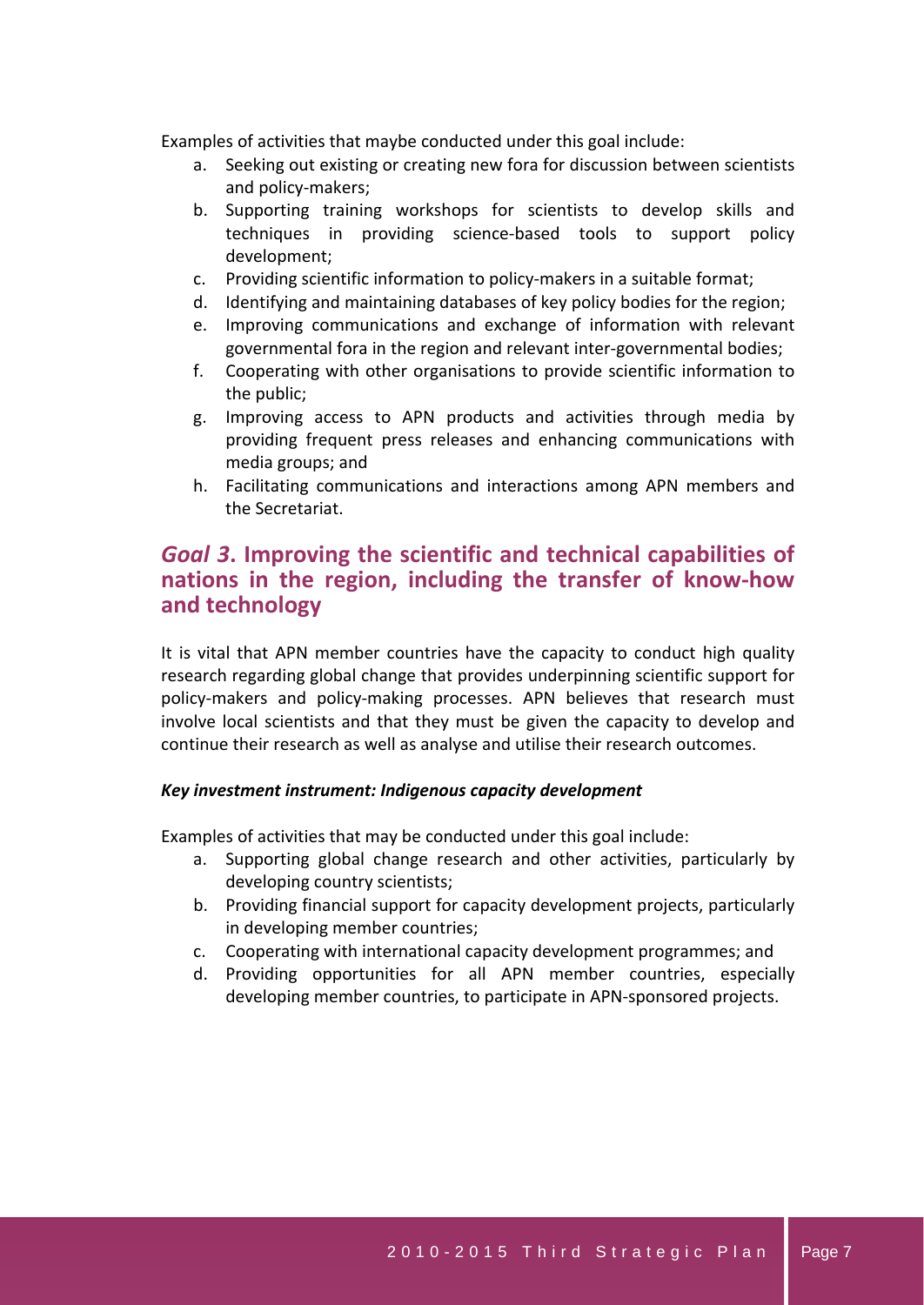#### *Goal 4***. Cooperating with other global change networks and organisations**

It is vital that the APN continues to develop strong partnerships with other global change networks and organisations and, as a network, be aware of current and emerging research and related activities in the region and throughout the world. This goal supports each of the first three goals above and enables the APN to operate efficiently and effectively within the global change community.

#### *Key Investment Instrument: Defining regional context of global issues*

Examples of activities that may be conducted under this goal include:

- a. Organising collaborative projects in areas of common interest;
- b. Inviting other global change research organisations to be involved in APN meetings and committees and for the APN to be represented at relevant meetings organised by others;
- c. Exchanging publications with relevant organisations; and
- d. Setting common agendas and initiating cooperative arrangements where appropriate.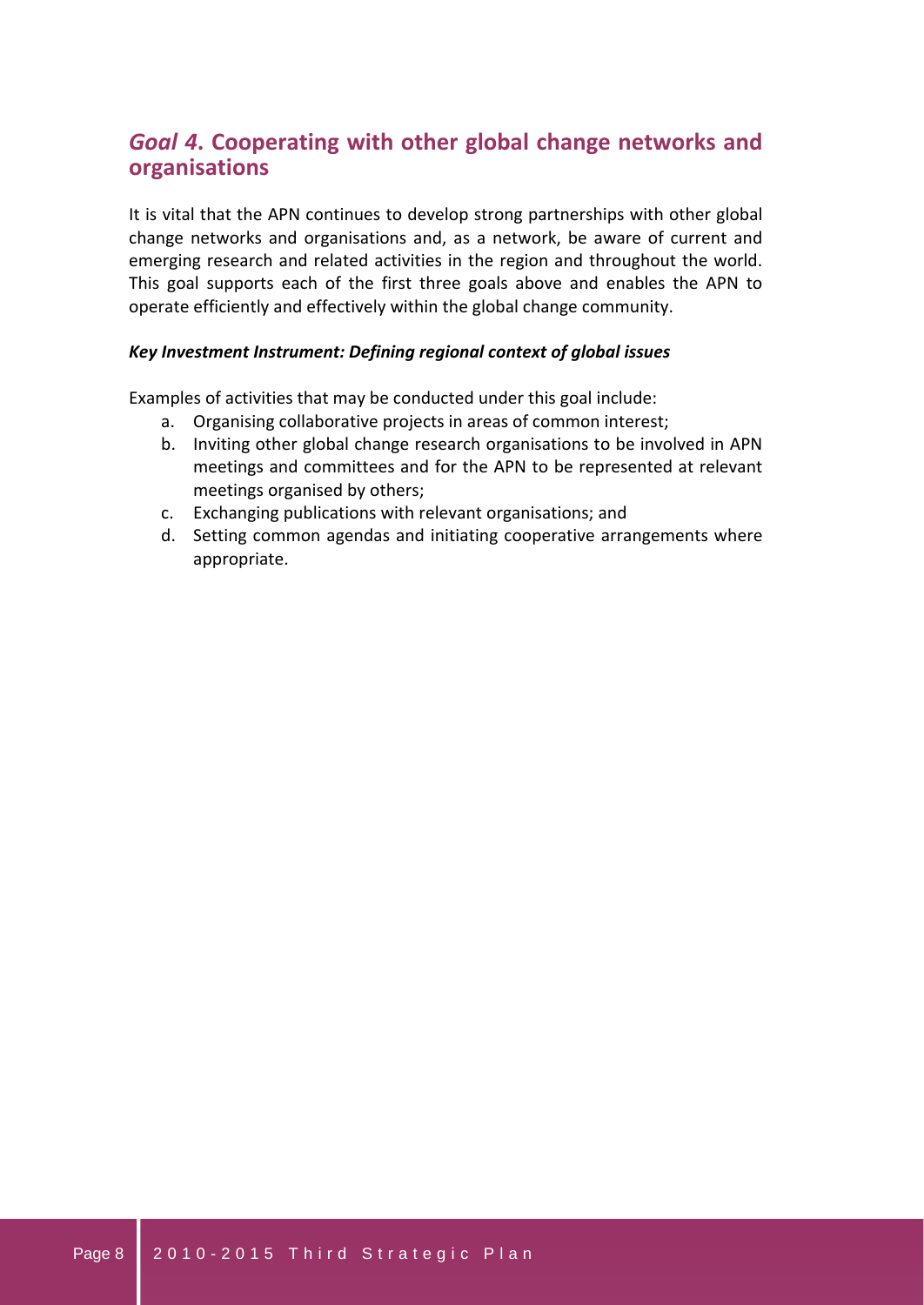## **3. APN SCIENCE AGENDA**

#### **3.1 Scientific Research Agenda**

APN fosters the understanding of global environmental change by conducting regional research through collaboration and capacity development. APN's activities promote research that improves understanding of the physical, biological and human dimensions of change in the Earth system and science that informs adaptation and mitigation decision‐making in the following specific areas:

- 1. Climate Change and Climate Variability;
- 2. Ecosystems, Biodiversity, and Land Use;
- 3. Changes in the Atmospheric, Terrestrial and Marine Domains; and
- 4. Resources Utilisation and Pathways for Sustainable Development.

The above themes are interrelated and involve the interface of natural, social and political sciences. Thus, APN will also support research on crosscutting issues, science‐policy linkages and the human dimensions of global change.

#### *APN supports a range of research topics and other scientific activities as shown in the examples listed, although not exhaustive, in Section 7 'Endnotes.'*

APN serves the scientific and decision-making communities and other users in the Asia‐Pacific region. APN will invest in the identification of existing methodologies and the development of new methodologies and tools to improve the effectiveness of necessary scientific knowledge transfer to decision-makers in Asia‐Pacific communities.

Examples of activities that APN might support are:

- a. Promoting and strengthening global change research, including addressing and identifying gaps via syntheses and assessment work, particularly under the four thematic areas identified in the Scientific Research Agenda. This will be across all communities of natural, socio‐economic and political sciences, and non-science stakeholders including decision-makers, managers and the public.
- b. Identifying and developing existing methodologies and developing new methodologies and tools for improving the effectiveness of scientific knowledge transfer to user communities;
- c. Strengthening the interface of policy‐ and decision‐making processes and society in general for mainstreaming environmental concern, in order to develop pathways and effective mechanisms to approach economic and industrial planning processes, adaptation strategies, and enhancing practical research activities, in keeping pace with progress in international policy processes;
- d. Encouraging initiatives from developing countries, especially for place‐ based (site‐specific) integrative research that includes interdisciplinary analyses of the effects and consequences of development pathways, and potential coping strategies pertinent to the region; and
- e. Aligning with global change scientific programmes (refer to Section 4 under 'Alignment with Programmes of the Global Change Community').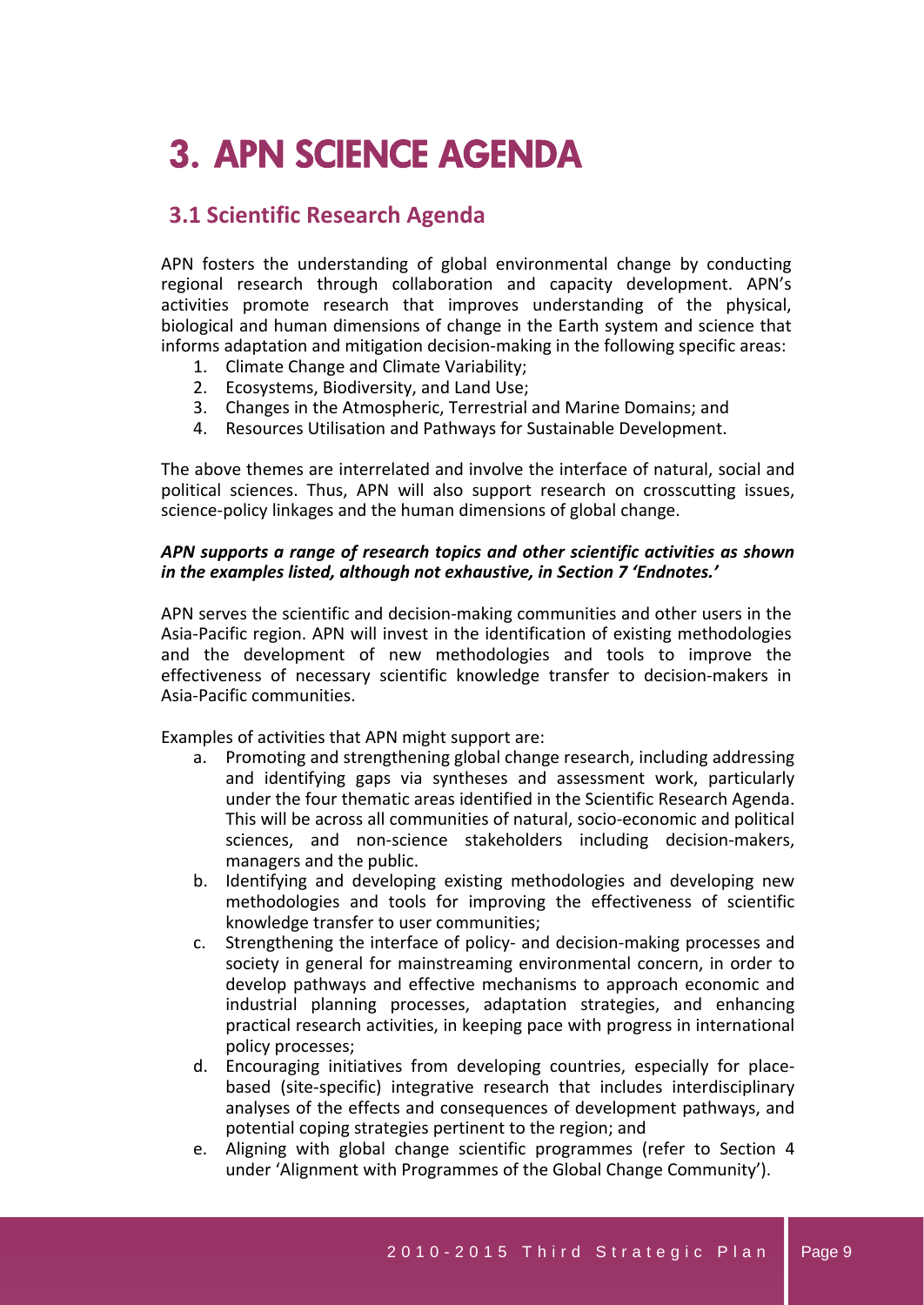#### **3.2 Scientific Capacity Development Agenda**

The Scientific Capacity Building/Enhancement for Sustainable Development in Developing Countries programme (CAPaBLE), which was launched in April 2003, is an initiative to realise parts 107 to 114 of the Johannesburg Plan of Implementation (JPOI) for the World Summit on Sustainable Development (WSSD) and is registered as a WSSD Type II Partnership Initiative.<sup>1</sup>

The CAPaBLE programme is enhancing scientific capacity in developing countries to improve decision‐making relating to issues that are directly linked to their sustainable development. This effort is being achieved through a two-track process of *capacity enhancement* for experienced leading scientists and *capacity development* for early‐career scientists. An evaluation of Phase One of CAPaBLE (2003‐2006) was conducted in 2008, the results of which reaffirmed the urgency and need for a programme like CAPaBLE as an integrated pillar of APN activities focussing on scientific capacity development, particularly for developing countries.

The APN's strategies are to:

- 1. Strengthen the profile of the CAPaBLE programme to ensure that it continues to be a strong pillar of APN activities that stands alone from the first pillar (the ARCP programme);
- 2. Recognise that scientific capacity development is needed for both the science and non‐science communities;
- 3. Establish specific criteria and a set of metrics for evaluating successful capacity development for short‐ and long‐term outcomes;
- 4. Widen its scientific capacity development activities in the broader context of global change and the scientific themes identified in the present Strategic Plan;
- 5. Continue its scientific capacity development efforts in science and education at all levels from the local and community levels (grass roots), to the national, regional and global levels, particularly in developing countries. This is distinct from the APN's ARCP programme, where activities must involve the participation of at least three APN‐approved countries in the Asia‐Pacific region; and
- 6. Commit the necessary time and funds to attract investment into the CAPaBLE programme. The "partnership" approach of the CAPaBLE programme will be used as the major key for seeking and securing investment from other stakeholders. In so doing, the APN will endeavour to show current investors that there is a good reason to continue investing in the CAPaBLE programme.

 $\overline{a}$ 

<sup>1</sup> Of particular relevance to the CAPaBLE programme is part 111 of JPOI: *Establish regular channels between policy‐makers and the scientific community for requesting and receiving science and technology advice for the implementation of Agenda 21, and create and strengthen networks for science and education for sustainable development, at all levels, with the aim of sharing knowledge, experiences and best practices, and developing scientific capacities, particularly in developing countries.*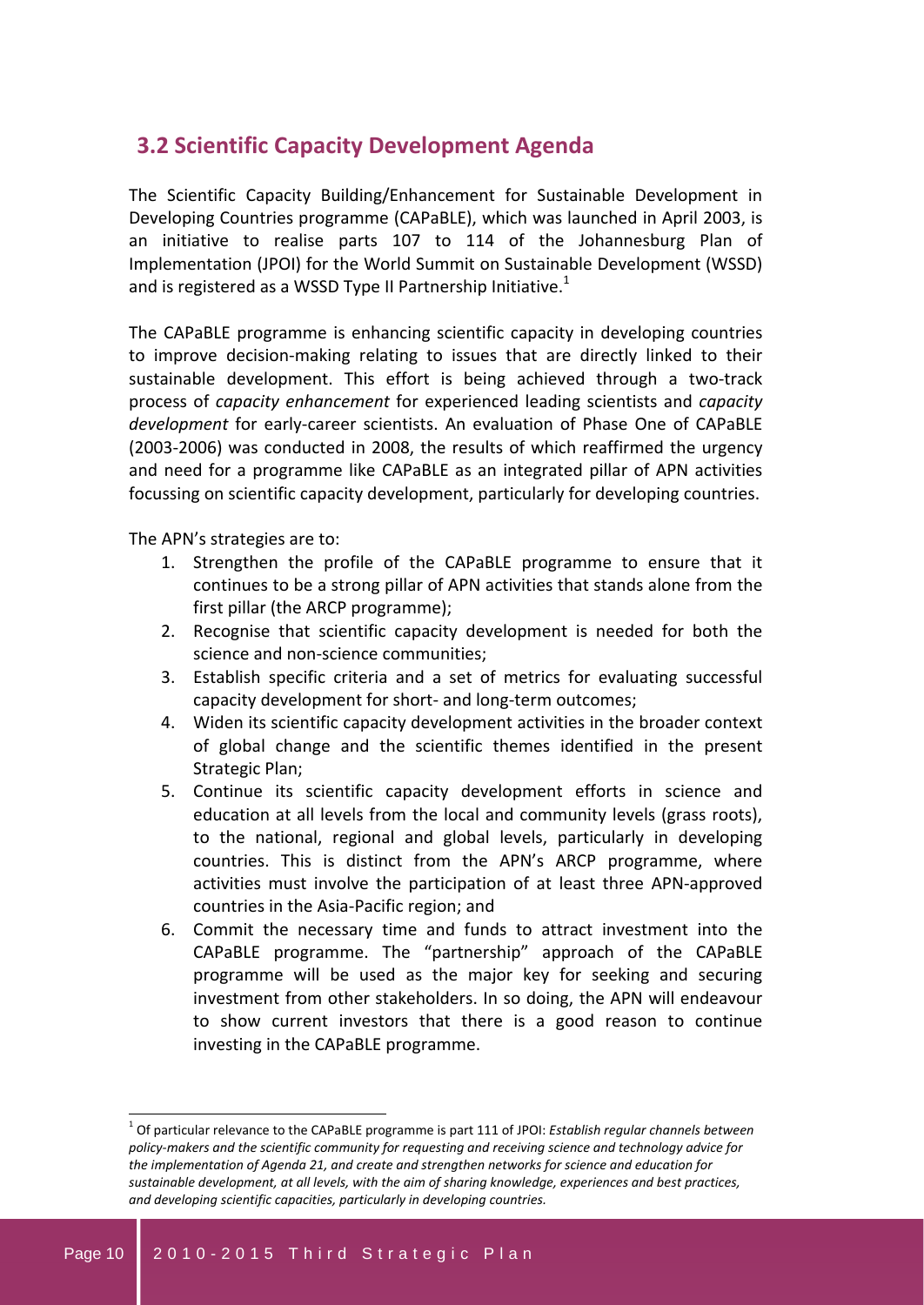#### **3.3 Science‐Policy Agenda**

The APN is committed to achieving its second goal of strengthening appropriate interactions among scientists and policy‐makers, and providing scientific input to policy decision‐making and scientific knowledge to the public and other non‐ science communities. One important role of science is to provide the underpinning information for policy‐ and decision‐making, so it must respond to the needs of policy-makers and decision-makers. Conversely, it is important that those stakeholders indicate what their needs are. The APN will continue to develop effective methodologies and procedures in its science thematic areas identified under its Scientific Research Agenda, and transfer this knowledge and information to the science, non-science (public, civil society, etc.) and decision-making communities. The APN will strive to achieve an excellent track record of strengthening appropriate science‐policy interactions by the end of the period covered by the present Strategic Plan.

The APN's strategies are to:

- 1. Strengthen science-policy interactions/linkages for ARCP and CAPaBLE projects funded under the annual Calls for Proposals. In so doing, develop a set of metrics for science‐policy interactions/linkages and define specific criteria for successful science‐policy linkages.
- 2. Encourage projects to adopt interdisciplinary approaches that include natural, social, economic and political sciences.
- 3. Continue to empower APN members, who represent their governments, in APN activities, by seeking their guidance on best practices and opportunities to promote science and policy interactions.
- 4. Increase the number of policy publications, including policy-briefs, synthesis reports and assessments, etc. In so doing, APN will disseminate scientific results to non-science audiences in order for policy-makers, endusers and the public to have a better appreciation of global change issues.
- 5. Cooperate with other institutions and bodies (e.g. the global change programmes, Association of Southeast Asian Nations [ASEAN], Intergovernmental Panel on Climate Change [IPCC], United Nations Framework Convention on Climate Change [UNFCCC] and other UN bodies such as the United Nations Environment Programme [UNEP], United Nations Commission for Sustainable Development [UNCSD], and United Nations Education, Scientific and Cultural Organisation [UNESCO], and Subsidiary Body for Scientific and Technological Advice [SBSTA], etc), who, like the APN, address or face issues relating to science-policy interactions. Provide increasing opportunities for interactions between scientists and policy‐makers, and through policy‐based workshops where participants include policy‐making groups and a cross‐section of stakeholders.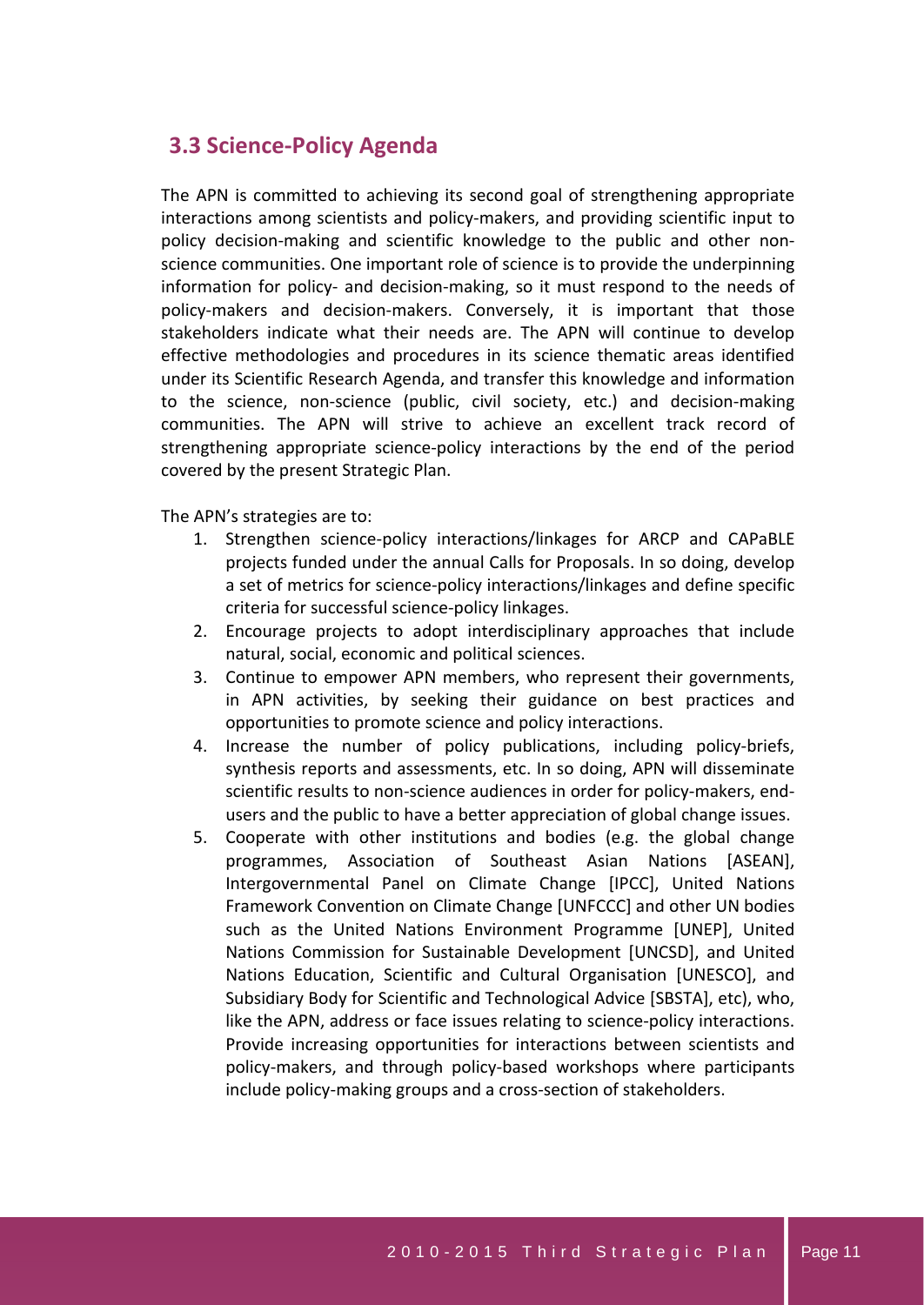## **4. APN INSTITUTIONAL AGENDA**

#### **Involvement of Member Countries**

It is important that each member continues to recognise the APN as an inter‐ governmental network that belongs to all of its members and is actively involved in addressing regional and national global change research priorities.

The APN's strategies are to:

- 1. Continue to strengthen member countries' sense of ownership and assist them in facing the challenges presented by global change;
- 2. Encourage member countries' representatives to play an active role in promoting the APN programmes at the national, regional and international levels; and
- 3. Enhance year‐round communications among all APN stakeholders.

#### **Alignment with Programmes of the Global Change Community**

The APN believes that working in partnership with other organisations involved in global change research and policy development is essential to maximise available resources and to deliver the best possible results. Currently, APN's key partners include: **1)** APN's sister organisation ‐ Global Change SysTem for Analysis, Research and Training (START); **2)** The International Council for Science (ICSU)'s Global Change Programmes – the International Geosphere‐Biosphere Programme (IGBP), the International Human Dimensions Programme on Global Environmental Change (IHDP), the International Programme of Biodiversity Science (DIVERSITAS), the World Climate Research Programme (WCRP) and their Earth System Science Partnership (ESSP), and the ICSU Regional Office for Asia and the Pacific (ICSU‐ ROAP); **3)** APN's sister network(s) – the Inter‐American Institute for Global Change Research (IAI) and, potentially, the African Network for Earth System Science (AfricanNESS); and **4)** Global Earth Observations. Moreover, opportunities inside and outside the Asia‐Pacific region are constantly emerging for the APN to find new synergies (for funding, research, and network building, etc.).

The APN's strategies are to:

- 1. Communicate and collaborate closely with organisations in the global change community to achieve shared goals. Such collaboration will include joint research projects, scientific capacity development activities, science‐policy interfacing, enabling Asia‐Pacific participation at international conferences, scoping workshops and developing and strengthening networks of scientists and policy-makers. In order to build momentum, whenever possible, the APN will plan joint activities using a multi-year timeframe (e.g. two to three years);
- 2. Encourage APN‐initiated and APN‐funded projects to proactively seek collaboration with institutes and organisations that provide co‐sponsorship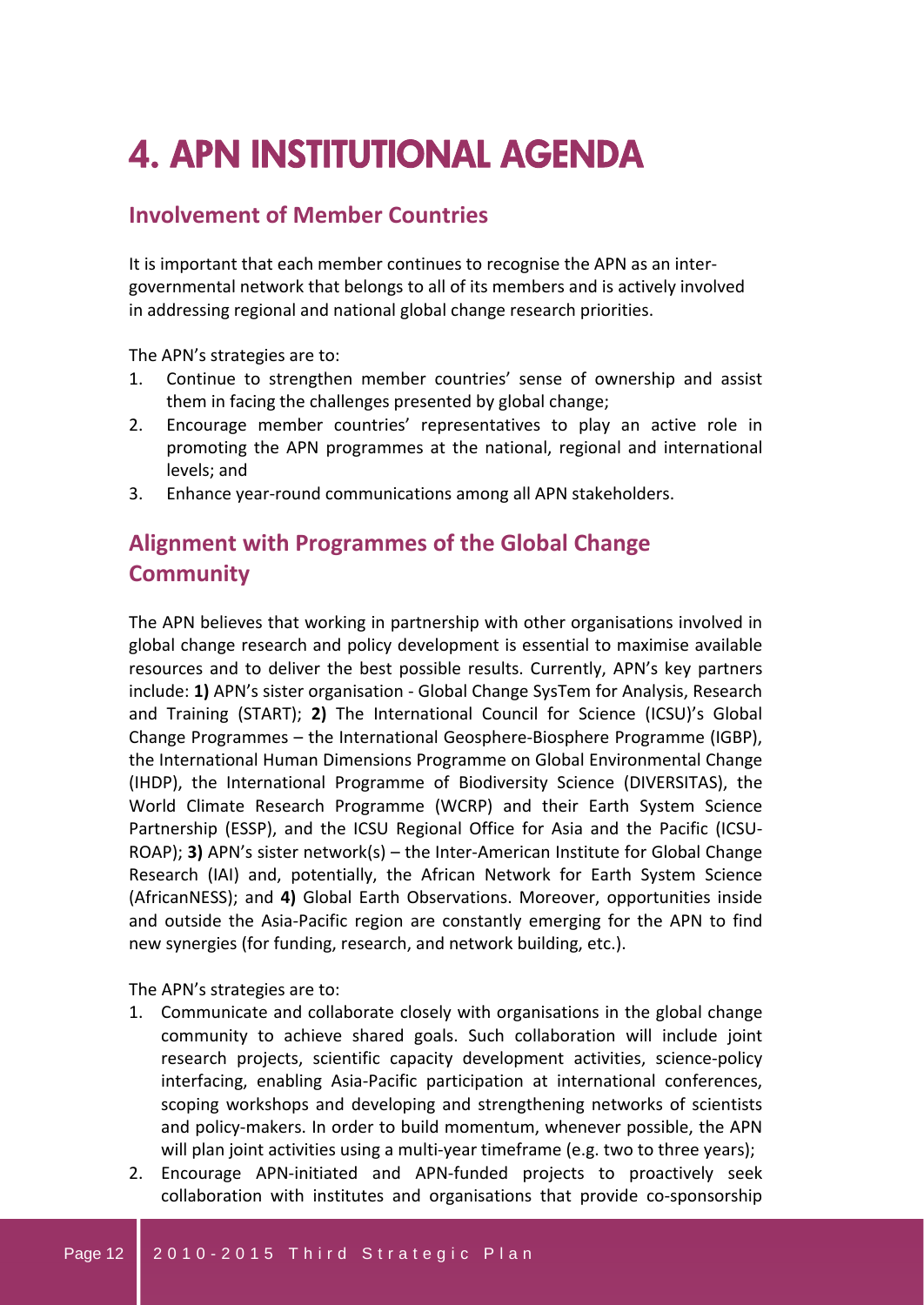and in‐kind contributions. APN will also seek the active involvement of host institutions;

- 3. Consider entering into formal arrangements with partners, where appropriate; and
- 4. Consider establishing partnerships with institutions outside the Asia‐Pacific region that have an interest in global change research and scientific capacity development being conducted inside the region.

#### **Financial Resources**

The APN's strategies are:

- 1. The APN will implement its Resources Development Strategy and the Steering Committee, in particular, will coordinate resources development and will look into diversifying APN funding resources, encouraging more financial and in‐kind contributions from members, and strengthening the matching‐fund mechanism.
- 2. With continued generous support (financial and in-kind contributions) from the Hyogo Prefectural Government, the APN Secretariat will remain in Kobe. APN will also continue to extend its relationship with Hyogo Prefecture in areas of common interest.

#### **Communications and Outreach**

The APN will implement its Communications Strategy including developing new communication tools, organising outreach activities, establishing/strengthening partnerships, and raising APN visibility.

#### **Developing the Network and Institutional Arrangements**

The APN will develop mechanisms that will strengthen the engagement/involvement of non‐member countries and organisations in APN activities in an effective and efficient manner.

The Framework document will be updated as appropriate to address the development of APN.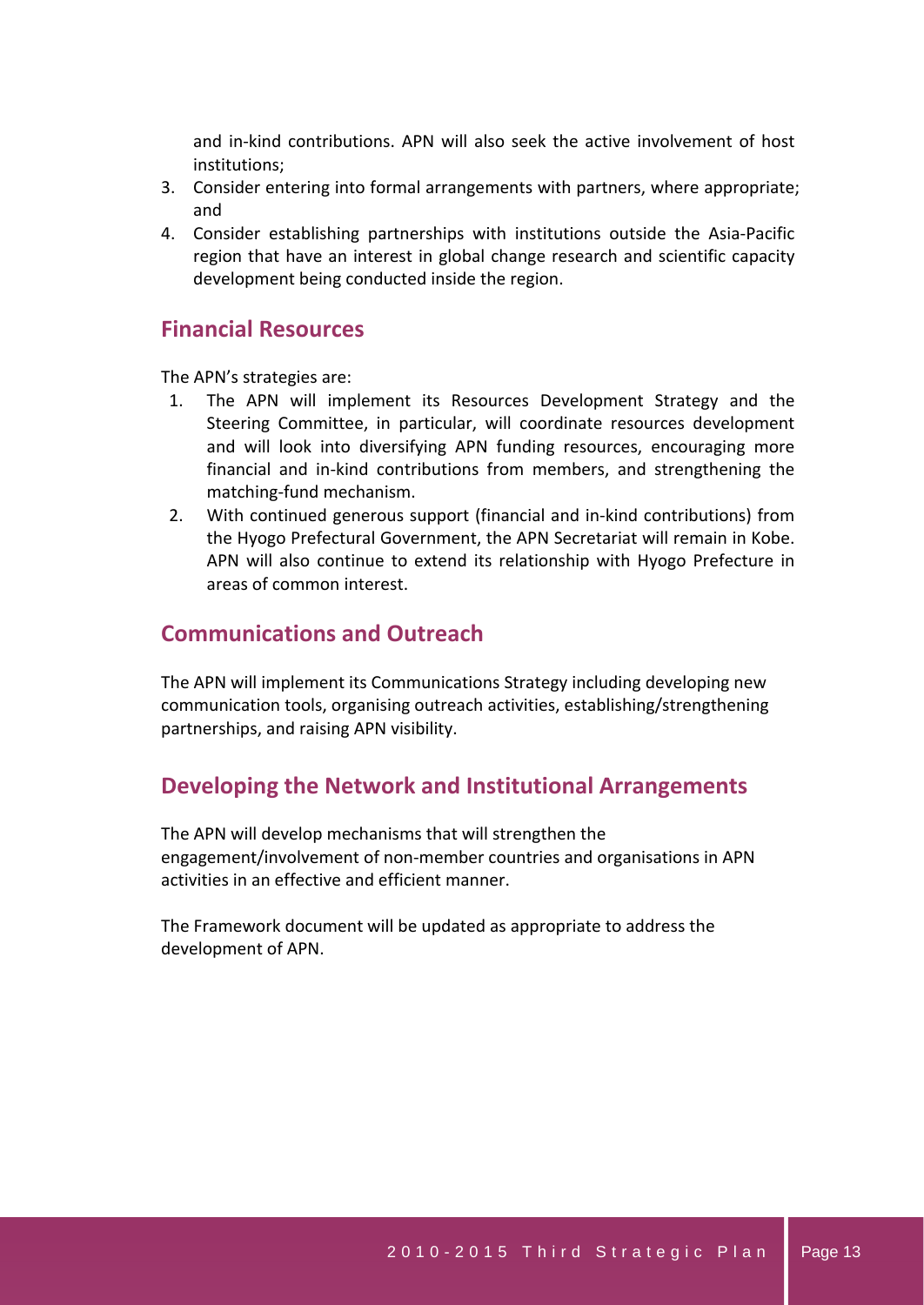## **5. ACKNOWLEDGEMENTS**

The APN gratefully acknowledges the following for their generous support and valuable input to develop the present Strategic Plan:

- National Focal Points (nFPs) and Scientific Planning Group (SPG) Members from each member country.
- Project leaders/collaborators, scientific experts, and lead reviewers who contributed to the APN's scientific review and in the Augmented Steering Committee Meeting (August 2009).
- Global change programmes and international organisations (DIVERSITAS, ESSP, Global Change Impact Studies Centre [GCISC], ICSU‐ROAP, IGBP, IHDP, Monsoon Asia Integrated Regional Study [MAIRS], START, UNFCCC, WCRP, World Health Organisation [WHO], and World Meteorological Organisation [WMO]).
- Individuals and organisations in the wider global change community who responded to the evaluation questionnaires.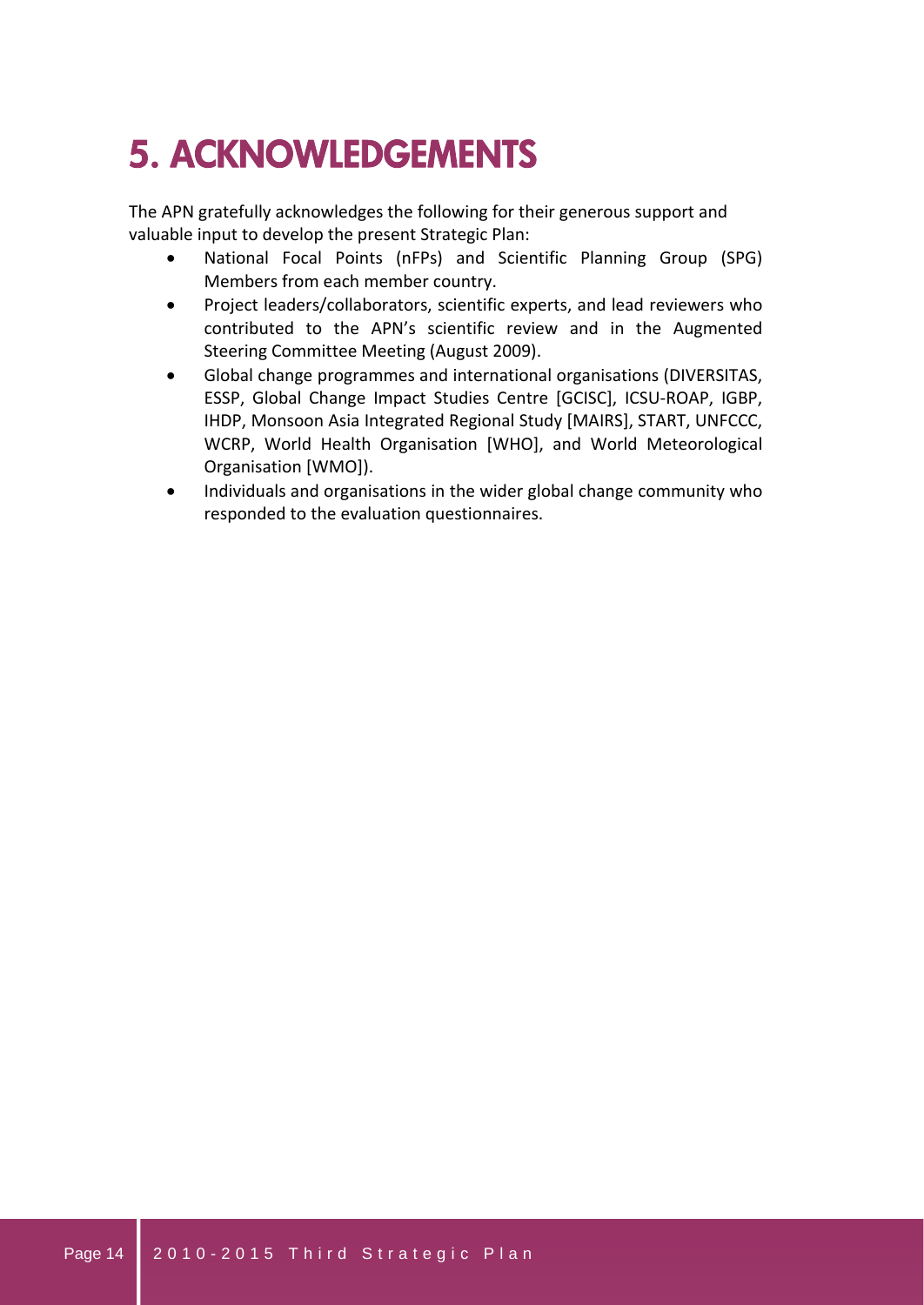## **6. ACRONYMS**

| <b>AfricanNESS</b> | African Network for Earth System Science                 |
|--------------------|----------------------------------------------------------|
| <b>APN</b>         | Asia-Pacific Network for Global Change Research          |
| <b>ARCP</b>        | Annual Regional Call for Research Proposals              |
| <b>ASEAN</b>       | <b>Association of Southeast Asian Nations</b>            |
| <b>CAPaBLE</b>     | Scientific Capacity Building/Enhancement for Sustainable |
|                    | Development in Developing Countries programme            |
| <b>DIVERSITAS</b>  | International Programme of Biodiversity Science          |
| <b>ESSP</b>        | Earth System Science Partnership                         |
| <b>GCISC</b>       | Global Change Impact Studies Centre                      |
| <b>GEO</b>         | <b>Global Farth Observations</b>                         |
| <b>IAI</b>         | Inter-American Institute for Global Change Research      |
| <b>ICSU</b>        | International Council for Science                        |
| <b>ICSU-ROAP</b>   | ICSU Regional Office for Asia and the Pacific            |
| <b>IGBP</b>        | International Geosphere-Biosphere Programme              |
| <b>IHDP</b>        | International Human Dimensions Programme on Global       |
|                    | <b>Environmental Change</b>                              |
| <b>IPCC</b>        | Intergovernmental Panel on Climate Change                |
| <b>JPOI</b>        | Johannesburg Plan of Implementation                      |
| <b>MAIRS</b>       | Monsoon Asia Integrated Regional Study                   |
| <b>NFP</b>         | <b>National Focal Point</b>                              |
| <b>OMZ</b>         | Oxygen Minimum Zones                                     |
| <b>SBSTA</b>       | Subsidiary Body for Scientific and Technological Advice  |
| <b>SPG</b>         | <b>Scientific Planning Group</b>                         |
| <b>START</b>       | Global Change SysTem for Analysis, Research and Training |
| <b>UNFCCC</b>      | United Nations Framework Convention on Climate Change    |
| <b>WCRP</b>        | World Climate Research Programme                         |
| <b>WHO</b>         | World Health Organisation                                |
| <b>WMO</b>         | World Meteorological Organisation                        |
| <b>WSSD</b>        | World Summit on Sustainable Development                  |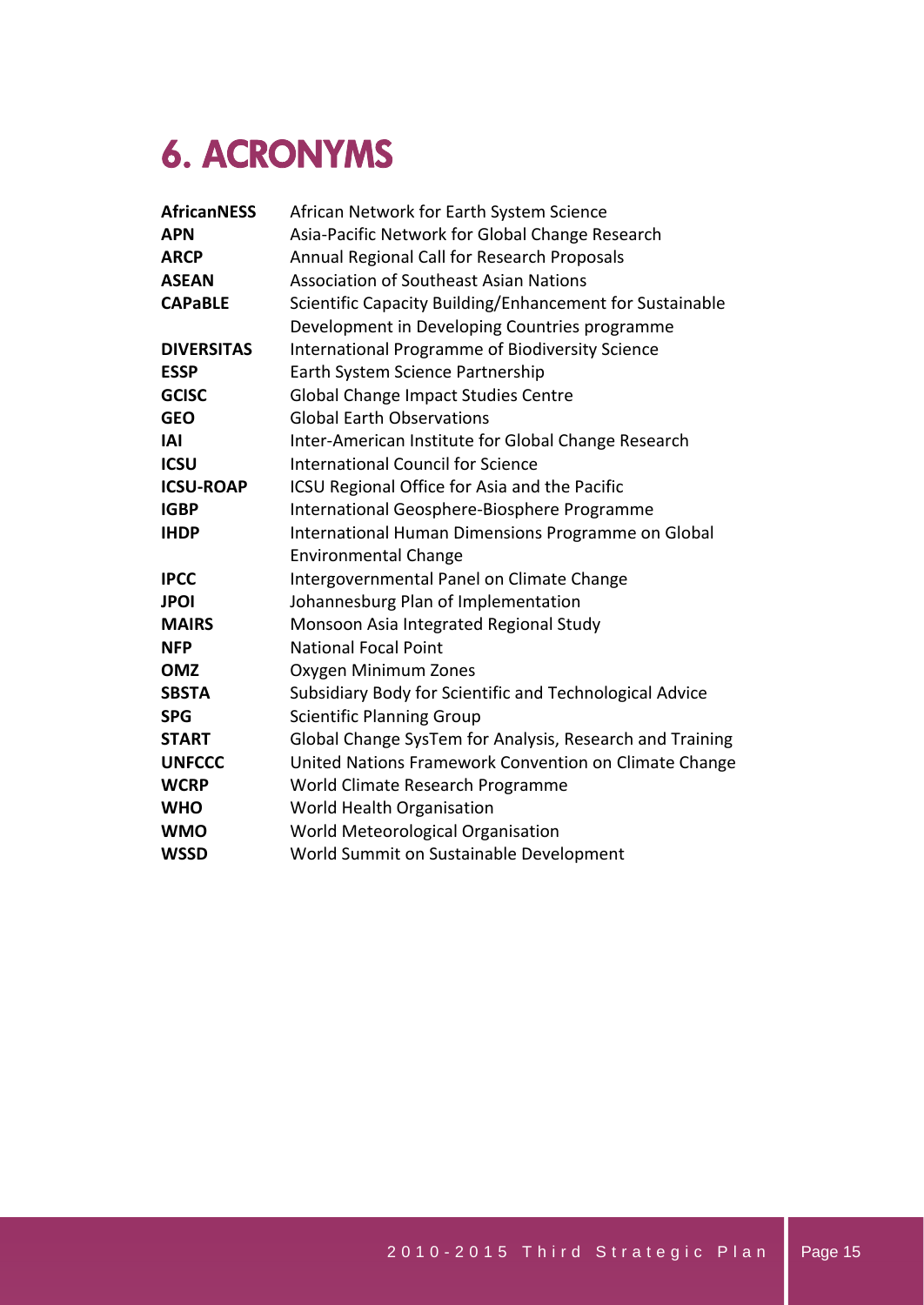## **7. ENDNOTES**

APN supports a range of research topics and other activities that help achieve its objectives. Without prejudice to the APN's decisions, the following list of indicative topics provides examples of the range of research that may be of interest to the APN.

**The information outlined below is not in any order of priority and is not exhaustive.** It is provided, essentially, to facilitate in-country discussions and to assist those interested in working with the APN. Please refer to the APN website (www.apn‐gcr.org) for accurate and extensive information of projects that APN has funded in the past.

#### **1. Climate Change and Climate Variability**

- **Regional scenarios for climate change including climate extremes**
- Implications of global change for predictability and stability of the Asian Monsoon, and societal consequences
- Synergies between adapting to current natural climate variability and that of future human‐induced climate change
- Adaptation measures in the Asia‐Pacific region
- Aerosols, clouds, climate, and human health
- Mitigation options and their implications for sustainable development
- Climate change and climate variability in cryosphere and water and food security

#### **2. Ecosystems, Biodiversity, and Land Use**

- Changes in the carbon cycle and the water cycle
- Research and information networks for land system change
- Assessment and enhancement of land use sustainability
- Nature, extent, causes and impacts of land use change
- Regionality of ecosystem services and their changes
- Global change and mountain systems
- Coastal marine ecosystem
- Freshwater ecosystems, lakes and rivers
- Agriculture ecosystems, forests, rangelands, watersheds
- Water quality and quantity, water reuse
- Bioenergy technology to offset fossil fuel consumption
- Applied agricultural technology
- Natural resources and environmental management
- Urban land use change
- Fish-stock/live-stock assessments, natural and cultured
- Invasive species
- Climate change and biodiversity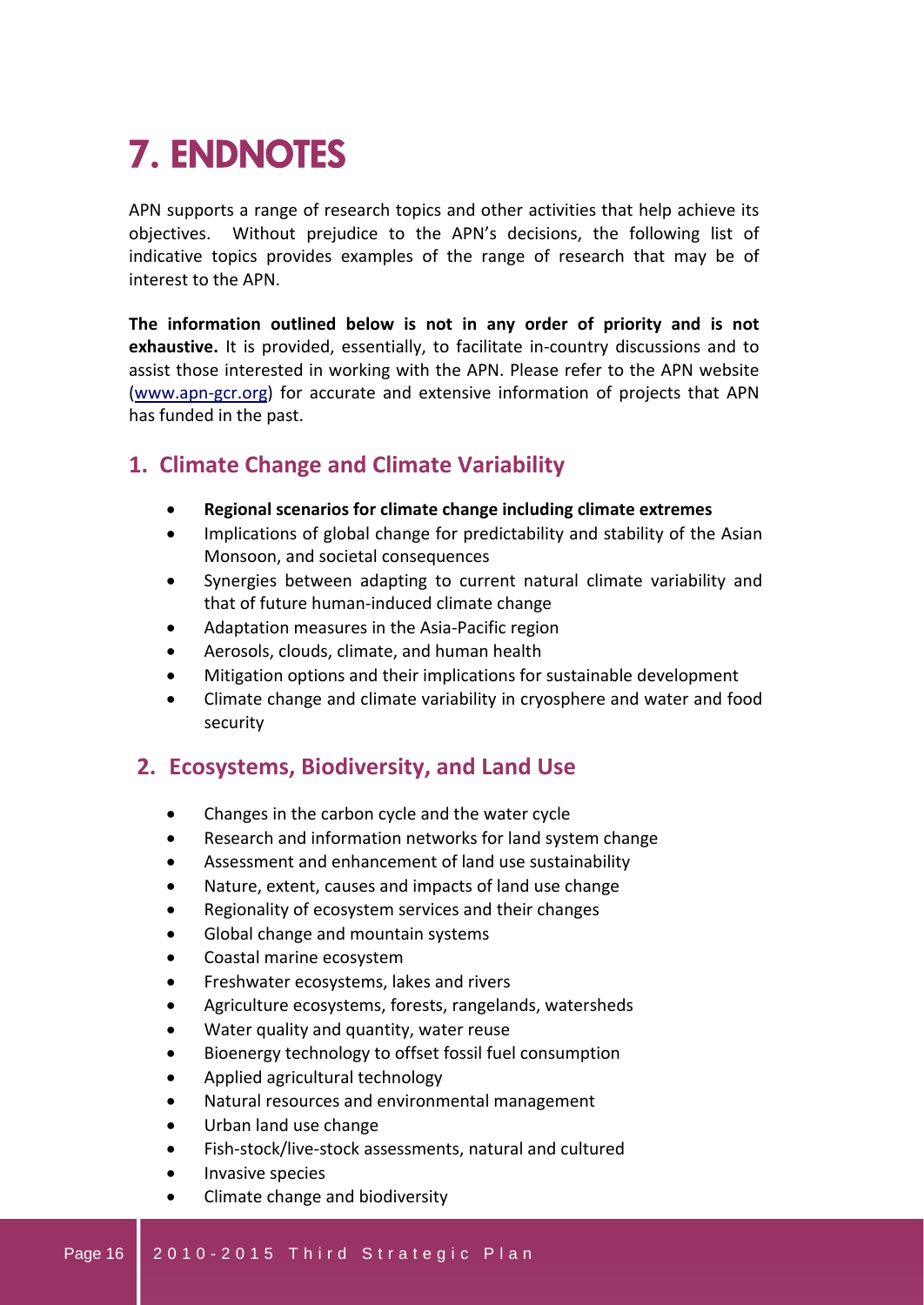#### **3. Changes in the Atmospheric, Terrestrial and Marine Domains**

#### **Atmospheric Change:**

- Air quality changes at various spatial and temporal scales and their impacts
- Source and sink fluxes of greenhouse gases
- Impacts of increasing atmospheric carbon dioxide and air pollutants on agricultural and natural ecosystems in the Asia‐Pacific region
- Downscaled climate change scenarios
- Uncertainty analysis
- Climate impacts on pollution

#### **Changes in the Oceans and Coastal Systems:**

- Structure and composition of the marine food web and its response to physical forcing and chemical regimes in coastal up‐welling systems
- Aspects of physical and biogeochemical cycles and ecosystems in oxygen minimum zones (OMZ)
- Ocean acidification
- Decline and degradation of marine biodiversity, e.g., mangroves and coral reef ecosystems
- Impacts of developmental activities on the ecology and socio-economic systems of the Asia‐Pacific region
- Understanding regional ocean climate variability and implications for fisheries and aquaculture
- Extreme weather events and water ocean hazards

#### **4. Resources Utilisation and Pathways for Sustainable Development**

- Environmental implications of regional policy aimed at energy security and carbon limited society
- Renewable energy systems and sources
- Economic impacts of global change on the Asia‐Pacific region through the food trade chain
- Transfer of environmental burden (external cost) associated with enhancing regional material/products flow
- Environmental implications of trans‐boundary trade of resources and wastes
- Regional strategies and initiatives to reduce, reuse and recycle materials
- Regional water resource issues related to international river flows
- Biofuels and bioenergy
- Risk management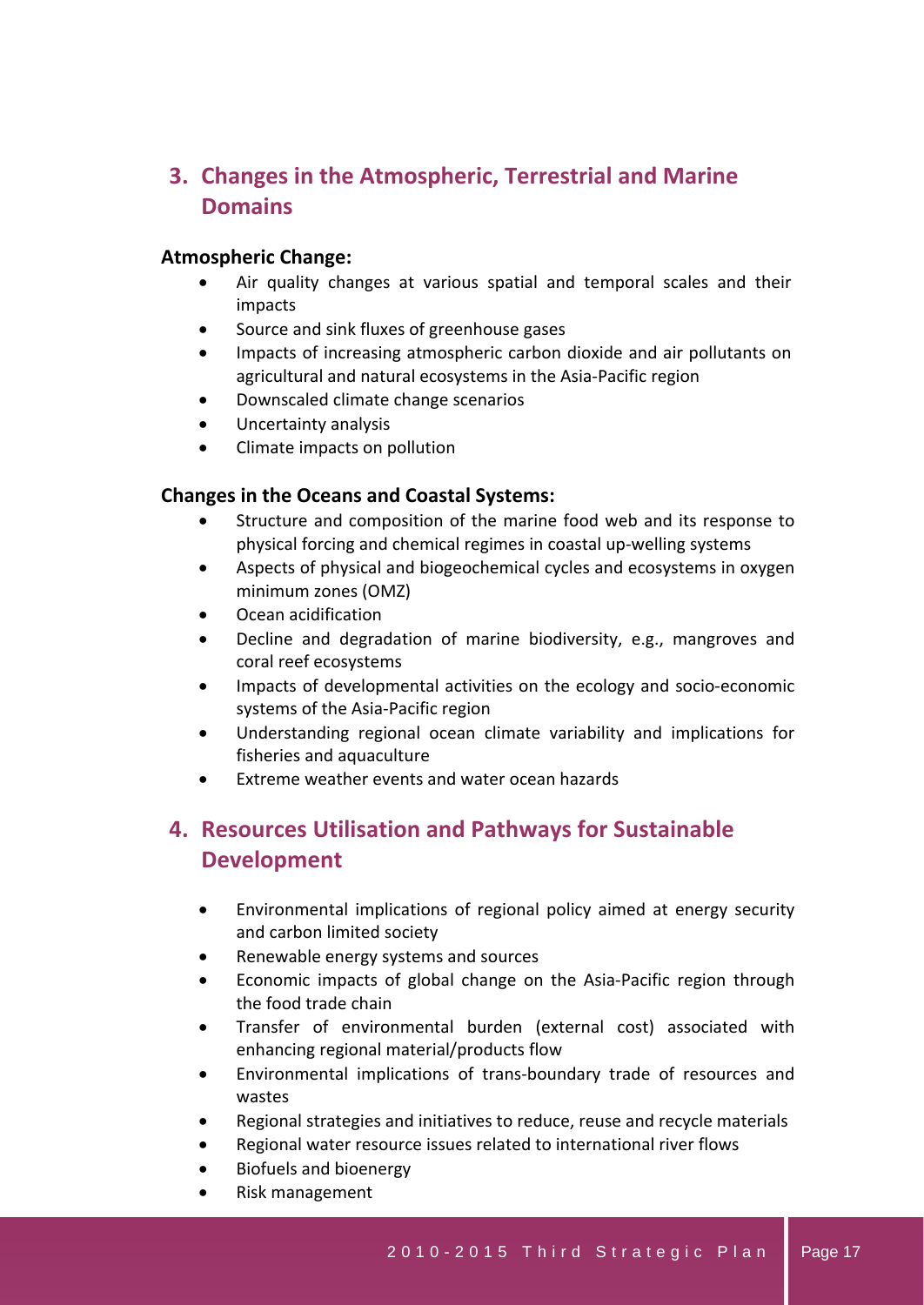- Prediction, analysis and responding to extreme events
- Climate change and hydrology and water resources at regional/provincial levels
- Risks assessment of coastal ecosystems
- Climate change and food systems
- Holistic assessment involving several issues in the same ecosystem
- Global environment change and land use planning

#### **Crosscutting Concerns**

Research on these topics transcend beyond disciplinary and thematic issues, thus APN also encourages proposals that address crosscutting issues covering research topics such as:

- Integrated assessment techniques
- Interactions between global change and regional change
- Global change impacts and sustainable development
- Global change and water, food and health management
- Institutional dimensions of global change
- Sustainable management of urban areas, coastal zones, etc.
- Globalisation (lifestyle, consumption patterns, transport systems, etc.) and global change
- Global change impacts of multilateral financial institutions
- Technology or equipment that are environmentally friendly (recyclables, biodegradable materials, life cycle analysis of materials, etc.)
- Global change implications of urban sprawl/urban development

APN recognises the importance of linkages between science and policy, i.e., twoway communications between the communities that use scientific information (policy‐makers and decision‐makers in society) and scientific communities. These are:

- Research of best practices in science‐policy interface options potentially appropriate for APN (e.g., IPCC, science briefings, publications)
- Development of additional science‐policy interface approaches potentially appropriate for the APN
- Publication of guidelines for APN scientists based on this knowledge/experience
- Training and capacity development for science‐policy interfacing
- Science-policy interfacing relating to global change
- Transforming scientific knowledge to policy (e.g., communicating science, translating scientific knowledge into decision making processes, knowledge brokers, stakeholder involvement)